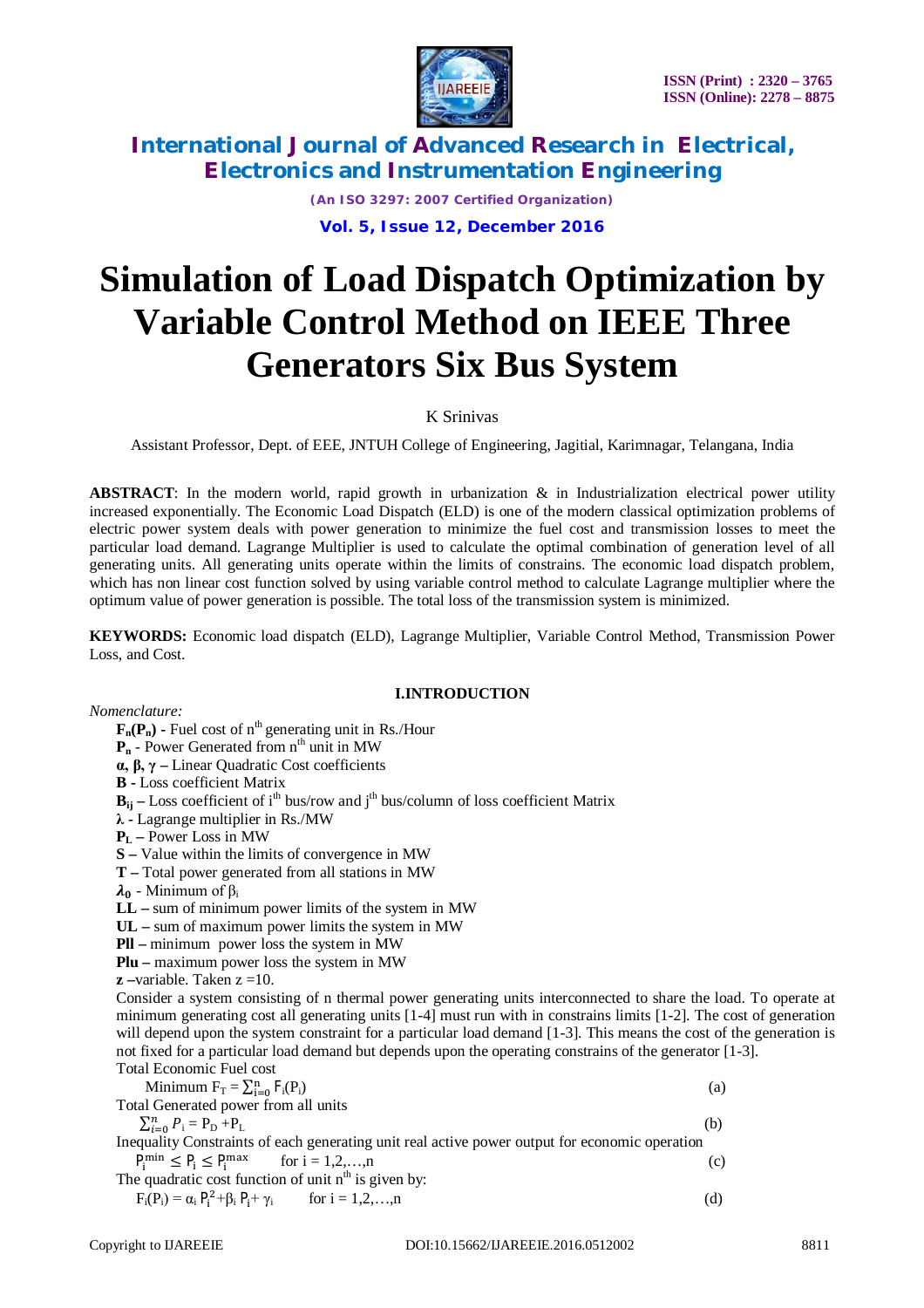

*(An ISO 3297: 2007 Certified Organization)*

### **Vol. 5, Issue 12, December 2016**

| Using the B-coefficient method, network losses are expressed as:                                      |       |  |  |
|-------------------------------------------------------------------------------------------------------|-------|--|--|
| $P_L = P^T [B] P + P^T B_0 + B_{00}$                                                                  |       |  |  |
| Where [B], $B_0$ and $B_{00}$ are the generalized loss formula coefficients                           | (e)   |  |  |
| $[B]$ is nxn matrix                                                                                   |       |  |  |
| P and $B_0$ are nx1 matrices                                                                          |       |  |  |
| $B_{00}$ is constant 1x1                                                                              |       |  |  |
| $B_0$ and $B_{00}$ are not given assume that they are null matrix and Zero, the equation rewritten as |       |  |  |
| $P_L = P^T$ [B] P                                                                                     |       |  |  |
| (e.1)                                                                                                 |       |  |  |
| <b>II.</b><br><b>VARIABLE CONTROL METHOD</b>                                                          |       |  |  |
| The initial value of Lagrange multiplier $(\lambda_0)$ is minimum of $\beta_i$ , i=1,2,3n             |       |  |  |
| $\lambda_0 = \min(\beta_i)$                                                                           |       |  |  |
| From equation (d) the quadratic cost function of unit $nth$ is given by:                              |       |  |  |
| $F_i(P_i) = \alpha_i P_i^2 + \beta_i P_i + \gamma_i$ for $i = 1, 2, , n$                              |       |  |  |
| $\frac{dF_iP_i}{dP_i} = \beta_i + 2^* \alpha_i P_i = \lambda_0$ for $i = 1, 2, , n$                   | (f)   |  |  |
|                                                                                                       |       |  |  |
| Assume $S = -1$                                                                                       |       |  |  |
| Calculate minimum & maximum power losses                                                              |       |  |  |
| $LL = \sum_{i=1}^{n} P^{min}{}_{i}$                                                                   | (f.1) |  |  |
| $UL = \sum_{i=1}^{n} P^{max}$                                                                         | (f.2) |  |  |
| $PII = Pmin T [B] Pmin_{G} + Pmin T B_0 + B_{00}$                                                     | (f.3) |  |  |
| $Plu = P^{max T} [B] P^{max} + P^{max T} B_0 + B_{00}$                                                | (f.4) |  |  |
| Power demand must be within the limits of                                                             |       |  |  |
| LL-Pll $< P_D <$ UL-Plu                                                                               |       |  |  |
| Otherwise, Convergence is not possible                                                                |       |  |  |
| The power generation of each unit is                                                                  |       |  |  |
| $P_n = \frac{(\lambda_0 + z) - \beta_n}{2 * \alpha_n}$                                                | (g)   |  |  |
|                                                                                                       |       |  |  |
| z varies linearly till the convergence is done.                                                       |       |  |  |
| Convergence criteria, $S$ must be within predefined minimum $\&$ maximum limits.                      |       |  |  |
| Taking, $S_{min} = 0 &$ $\& S_{max} = 0.01$                                                           |       |  |  |
| $S = \sum P_n - P_L - P_D$                                                                            |       |  |  |
|                                                                                                       |       |  |  |

$$
S - \angle I_n - I_L - I
$$
  

$$
S_{\min} < S < S_{\max}
$$

In this method, iterations are eliminated by varying z.

#### **III. TEST SYSTEM AND RESULTS**

IEEE 3-Generating Units [5]

The Power loss is

 $P_{loss}$ =0.00003 $P_1^2$ +0.00009 $P_2^2$ +0.0003 $P_3^2$ 

THREE GENERATORS, 6 BUS TEST SYSTEMS CHARACTERISTIC

| Unit               | $\alpha$             |                    | n.               | $n$ min | $\mathbf{D}$ max |
|--------------------|----------------------|--------------------|------------------|---------|------------------|
|                    | $(\frac{S}{M}W^2hr)$ | $(\frac{S}{MWhr})$ | $(\frac{s}{hr})$ | (MW     | MW               |
|                    | 0.001562             | 7.92               | 561              | 150     | 600              |
|                    | 0.00194              | 7.85               | 310              | 100     | 400              |
| $\mathbf{a}$<br>د. | 0.00482              | .97                | 78               | 50      | 200              |

Table:1 three generators, 6 bus test system characteristics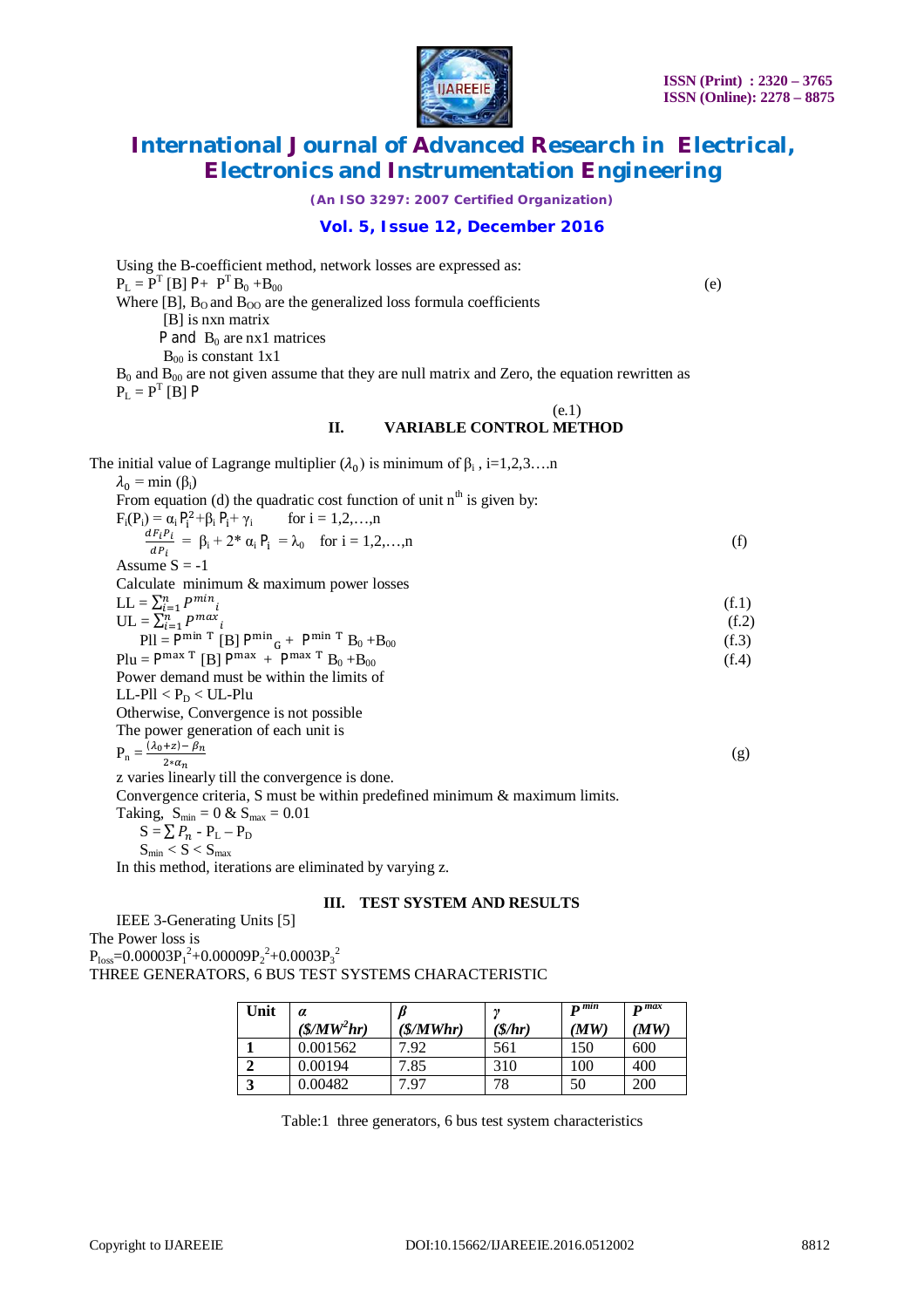

*(An ISO 3297: 2007 Certified Organization)*

## **Vol. 5, Issue 12, December 2016**

|                   | Variable control<br>(VCM) | method   Classical<br>(CM) | Method   Hopfield<br>Network<br>Neural<br>(HNN) |
|-------------------|---------------------------|----------------------------|-------------------------------------------------|
| $P_{G1}$          | 152.67                    | 152.19                     | 152.27                                          |
| $P_{G2}$          | 140.559                   | 140.58                     | 140.1                                           |
| $P_{G3}$          | 50                        | 50                         | 50.4                                            |
| <b>Total Gen</b>  | 342.72                    | 342.76                     | 342.76                                          |
| <b>Total Loss</b> | 2.722                     | 2.76                       | 2.76                                            |
| <b>Total Cost</b> | 3742.59                   | 3742.9                     | 3742.9                                          |

Table:2 Comparison of VCM with CM and HNN , Power Demand = 340

Bold & Italic Underlined numbers shows minimum cost calculated by VCM with Power Demand = 340MW

Below given figures for three generators, six bus test system. Power Demand = 340MW



Figure:1 Generator Output vs Iteration of three generators, six bus test system



Figure:2 Generator Output with in specified values vs Iteration of three generators, six bus test system